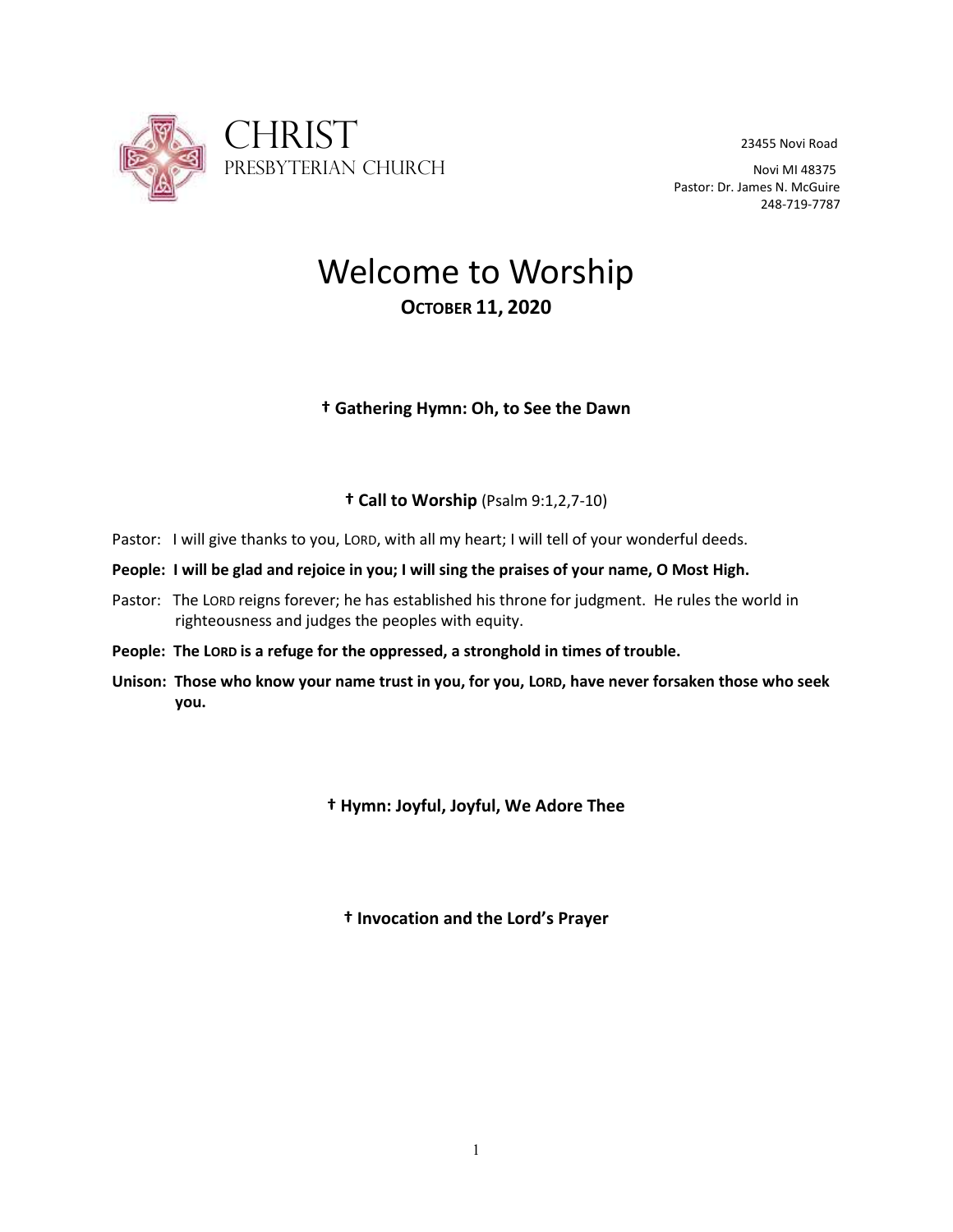#### **First Scripture Readings**

(Reader: Ralph Klein}

#### **Exodus 32:1-14 Responsive**

<sup>1</sup>When the people saw that Moses was so long in coming down from the mountain, they gathered around Aaron and said, "Come, make us gods who will go before us. As for this fellow Moses who brought us up out of Egypt, we don't know what has happened to him."

## **<sup>2</sup>Aaron answered them, "Take off the gold earrings that your wives, your sons and your daughters are wearing, and bring them to me." <sup>3</sup> So all the people took off their earrings and brought them to Aaron.**

<sup>4</sup>He took what they handed him and made it into an idol cast in the shape of a calf, fashioning it with a tool. Then they said, "These are your gods, Israel, who brought you up out of Egypt."

**<sup>5</sup>When Aaron saw this, he built an altar in front of the calf and announced, "Tomorrow there will be a festival to the LORD." <sup>6</sup> So the next day the people rose early and sacrificed burnt offerings and presented fellowship offerings. Afterward they sat down to eat and drink and got up to indulge in revelry.**

<sup>7</sup> Then the LORD said to Moses, "Go down, because your people, whom you brought up out of Egypt, have become corrupt. <sup>8</sup> They have been quick to turn away from what I commanded them and have made themselves an idol cast in the shape of a calf. They have bowed down to it and sacrificed to it and have said, 'These are your gods, Israel, who brought you up out of Egypt.'

**9 "I** have seen these people," the LORD said to Moses, "and they are a stiff-necked people. <sup>10</sup> Now leave **me alone so that my anger may burn against them and that I may destroy them. Then I will make you into a great nation."**

<sup>11</sup>But Moses sought the favor of the LORD his God. "LORD," he said, "why should your anger burn against your people, whom you brought out of Egypt with great power and a mighty hand?

**<sup>12</sup>Why should the Egyptians say, 'It was with evil intent that he brought them out, to kill them in the mountains and to wipe them off the face of the earth'? Turn from your fierce anger; relent and do not bring disaster on your people**.

<sup>13</sup>Remember your servants Abraham, Isaac and Israel, to whom you swore by your own self: 'I will make your descendants as numerous as the stars in the sky and I will give your descendants all this land I promised them, and it will be their inheritance forever.'"

## **<sup>14</sup> Then the LORD relented and did not bring on his people the disaster he had threatened.**

#### **Isaiah 25:1-9**

<sup>1</sup> LORD, you are my God; I will exalt you and praise your name, for in perfect faithfulness you have done wonderful things, things planned long ago. **<sup>2</sup>You have made the city a heap of rubble,**

 **the fortified town a ruin, the foreigners' stronghold a city no more; it will never be rebuilt.**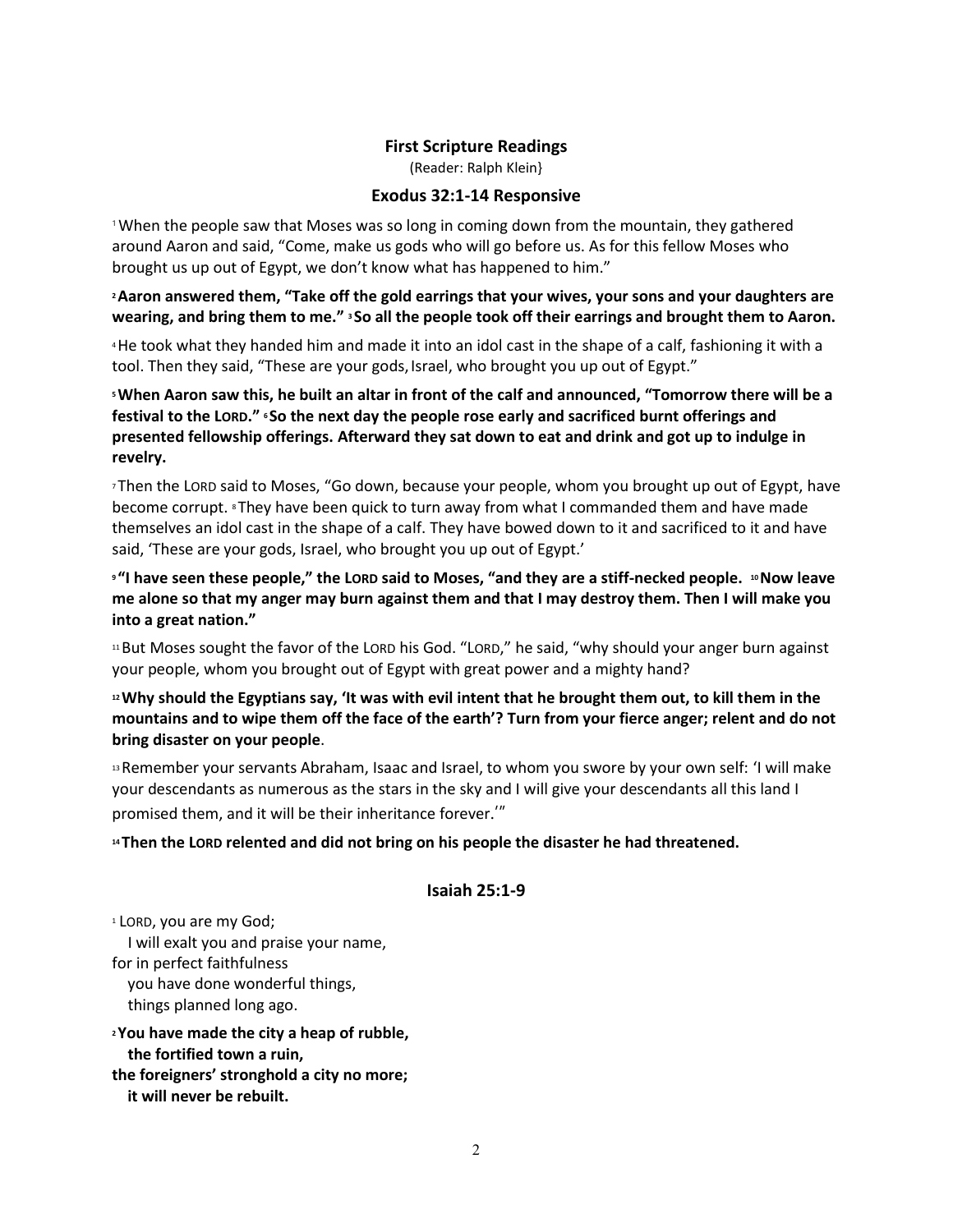## **<sup>3</sup> Therefore strong peoples will honor you; cities of ruthless nations will revere you.**

<sup>4</sup> You have been a refuge for the poor, a refuge for the needy in their distress, a shelter from the storm and a shade from the heat.

## **For the breath of the ruthless is like a storm driving against a wall <sup>5</sup> and like the heat of the desert. You silence the uproar of foreigners; as heat is reduced by the shadow of a cloud, so the song of the ruthless is stilled.**

**<sup>6</sup>**On this mountain the LORD Almighty will prepare a feast of rich food for all peoples,

a banquet of aged wine—

the best of meats and the finest of wines.

#### **<sup>7</sup>On this mountain he will destroy**

 **the shroud that enfolds all peoples, the sheet that covers all nations; 8 he will swallow up death forever. The Sovereign LORD will wipe away the tears from all faces; he will remove his people's disgrace**

 **from all the earth.**

**The LORD has spoken.**

**<sup>9</sup>** In that day they will say,

**"Surely this is our God; we trusted in him, and he saved us.**

**This is the LORD, we trusted in him;**

 **let us rejoice and be glad in his salvation."**

## This is the Word of the Lord! **Thanks be to God!**

## **† Gloria Patri**

Glory be to the Father, and to the Son, and to the Holy Ghost. As it was in the beginning, is now, and ever shall be, world without end. Amen, Amen.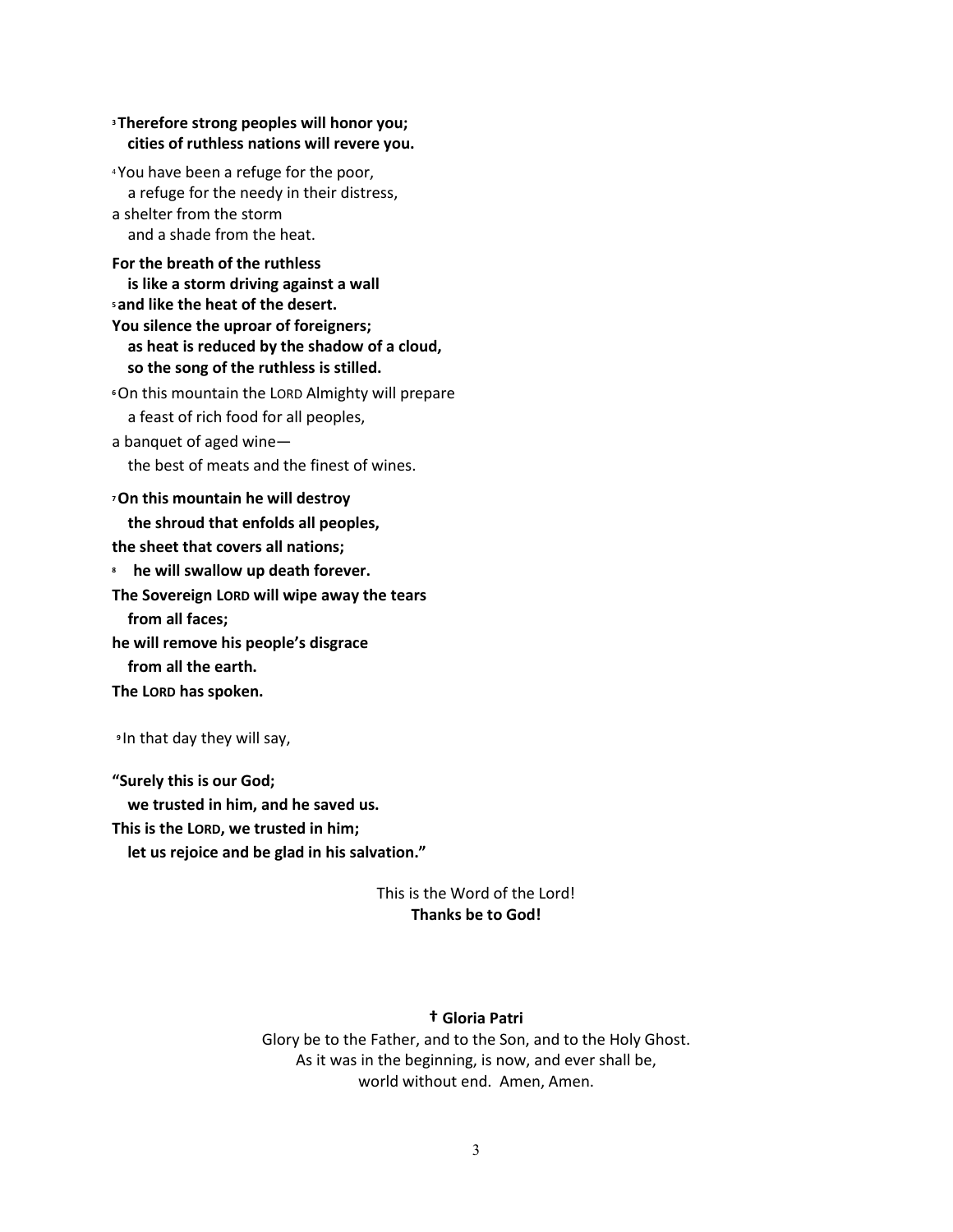## **† Hymn: In Christ Alone**

# **Presentation of Tithes and Offerings Offertory When Morning Gilds the Skies arr: Mark Hayes Prayer of Thanksgiving**

## **† Doxology**

Praise God from whom all blessings flow, Praise Him all creatures here below. Praise Him above ye heavenly hosts, Praise Father, Son, and Holy Ghost. Amen.

#### **Second Scripture Readings**

(Reader Ralph Klein:)

#### **Matthew 22:1-14 Responsive**

<sup>1</sup> Jesus spoke to them again in parables, saying: <sup>2</sup>"The kingdom of heaven is like a king who prepared a wedding banquet for his son. <sup>3</sup>He sent his servants to those who had been invited to the banquet to tell them to come, but they refused to come.

**<sup>4</sup> "Then he sent some more servants and said, 'Tell those who have been invited that I have prepared my dinner: My oxen and fattened cattle have been butchered, and everything is ready. Come to the wedding banquet.'**

<sup>5</sup> "But they paid no attention and went off—one to his field, another to his business. 6 The rest seized his servants, mistreated them and killed them. 7 The king was enraged. He sent his army and destroyed those murderers and burned their city.

**<sup>8</sup> "Then he said to his servants, 'The wedding banquet is ready, but those I invited did not deserve to come. <sup>9</sup> So go to the street corners and invite to the banquet anyone you find.' <sup>10</sup> So the servants went out into the streets and gathered all the people they could find, the bad as well as the good, and the wedding hall was filled with guests.**

**<sup>11</sup>** "But when the king came in to see the guests, he noticed a man there who was not wearing wedding clothes. **<sup>12</sup>**He asked, 'How did you get in here without wedding clothes, friend?' The man was speechless.

**<sup>13</sup> "Then the king told the attendants, 'Tie him hand and foot, and throw him outside, into the darkness, where there will be weeping and gnashing of teeth.'**

**<sup>14</sup>** "For many are invited, but few are chosen."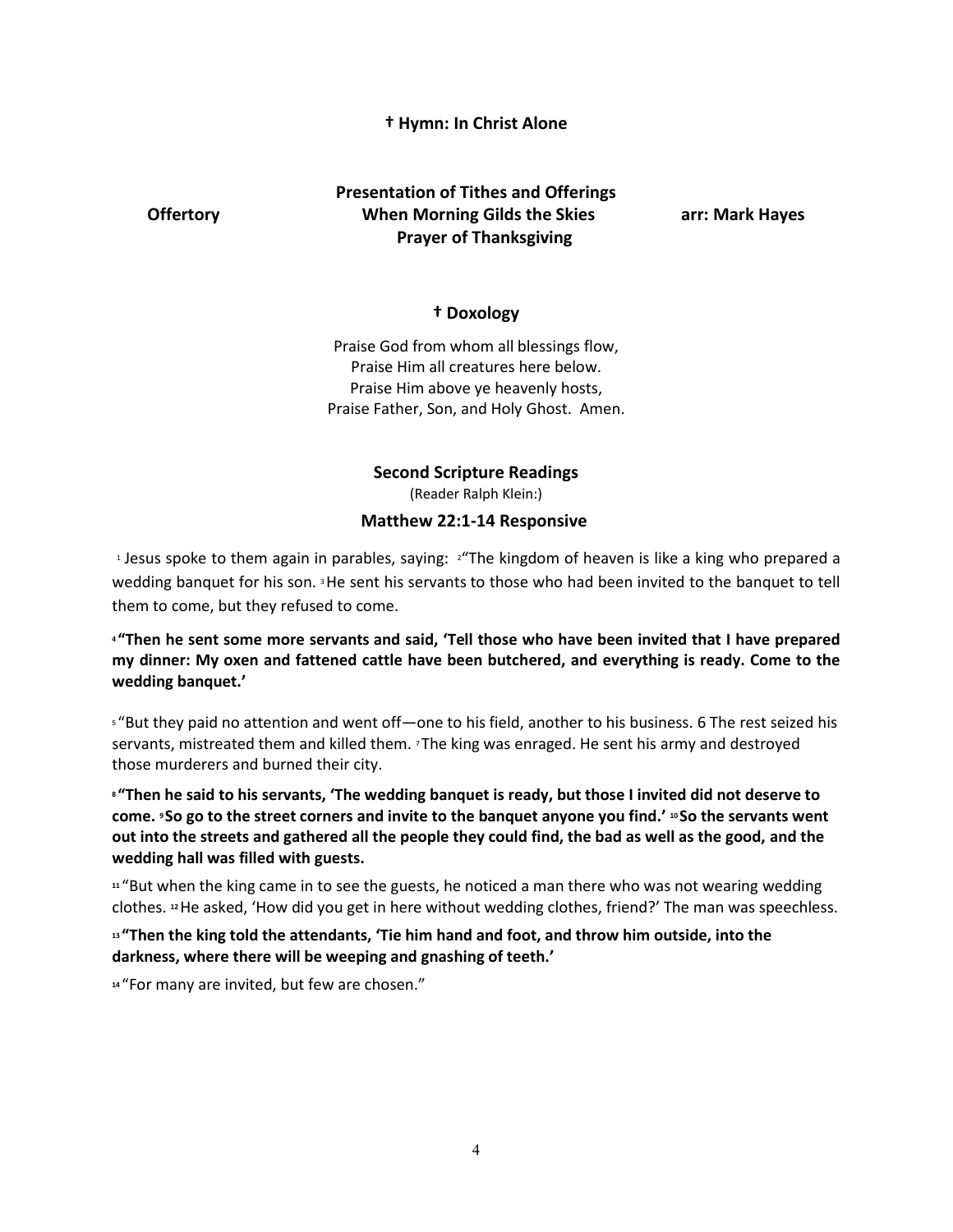## **Philippians 4:1-9**

<sup>1</sup>Therefore, my brothers and sisters, you whom I love and long for, my joy and crown, stand firm in the Lord in this way, dear friends!

**<sup>2</sup> I plead with Euodia and I plead with Syntyche to be of the same mind in the Lord. <sup>3</sup>Yes, and I ask you, my true companion, help these women since they have contended at my side in the cause of the gospel, along with Clement and the rest of my co-workers, whose names are in the book of life.**

<sup>4</sup>Rejoice in the Lord always. I will say it again: Rejoice! <sup>5</sup> Let your gentleness be evident to all. The Lord is near.

**<sup>6</sup>Do not be anxious about anything, but in every situation, by prayer and petition, with thanksgiving, present your requests to God. <sup>7</sup>And the peace of God, which transcends all understanding, will guard your hearts and your minds in Christ Jesus.**

<sup>8</sup> Finally, brothers and sisters, whatever is true, whatever is noble, whatever is right, whatever is pure, whatever is lovely, whatever is admirable—if anything is excellent or praiseworthy—think about such things.

**<sup>9</sup>Whatever you have learned or received or heard from me, or seen in me—put it into practice. And the God of peace will be with you.**

> This is the Word of the Lord! **Thanks be to God!**

#### **Sermon: What Can I Do to Have Joy?**

Dr. James N. McGuire

## **Pastoral Prayer**

## **† Hymn: The Love of God**

#### **Responsive Litany** (Romans 5:1-5)

- Pastor: Therefore since we have been justified through faith, we have peace with God through our Lord Jesus Christ,
- **People: through whom we have gained access by faith into this grace in which we now stand.**
- Pastor: And we rejoice in the hope of the glory of God.
- **People: Not only so, but we also rejoice in our sufferings, because we know that suffering produces perseverance; perseverance, character; and character, hope.**
- **Unison: And hope does not disappoint us, because God has poured out his love into our hearts through the Holy Spirit, whom he has given us.**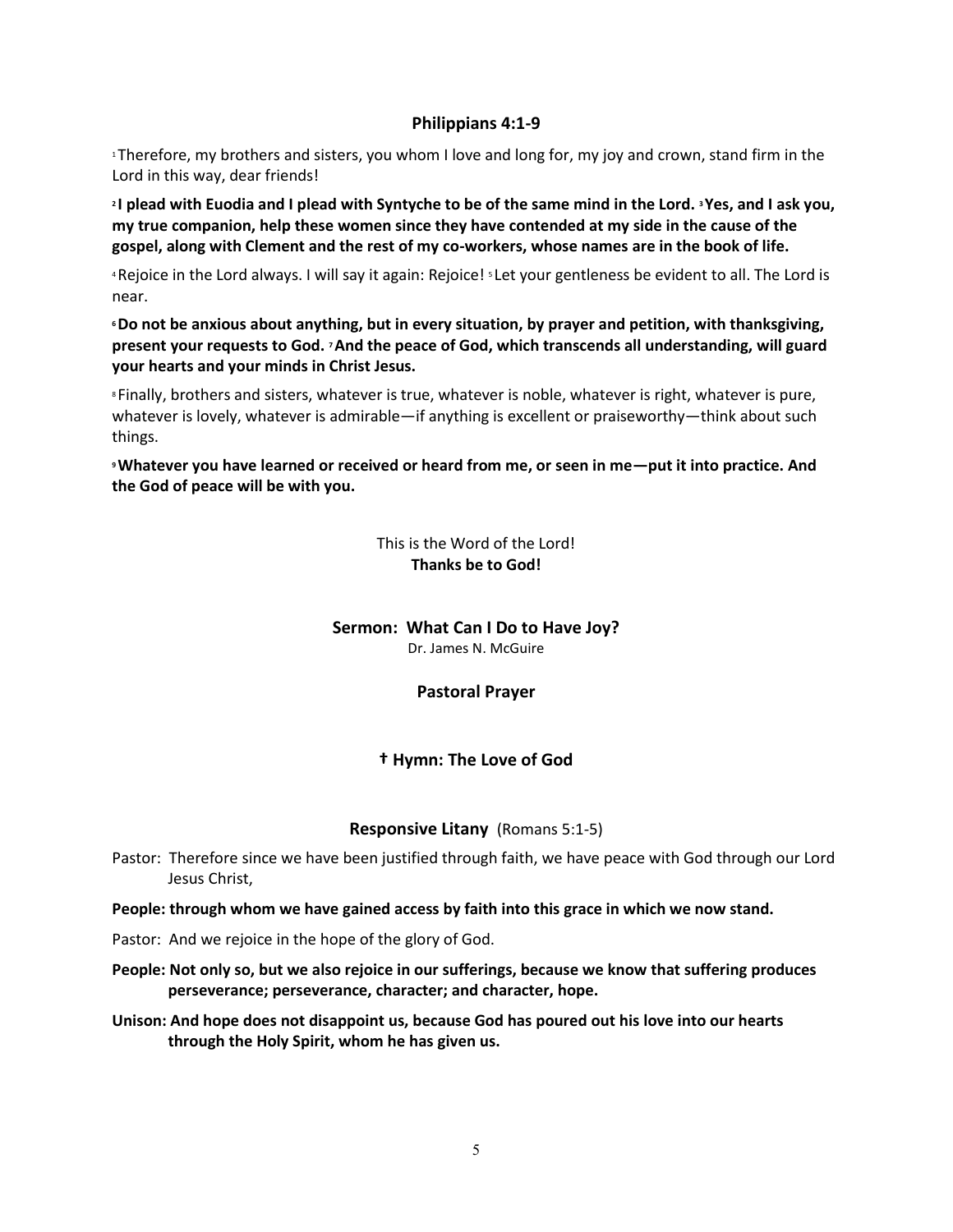**† Benediction**

**Welcome, Announcements and Prayers**

**Dr. James N. McGuire, Pastor Camella Community Community Pressure Dr. Eric Roth, Director of Music**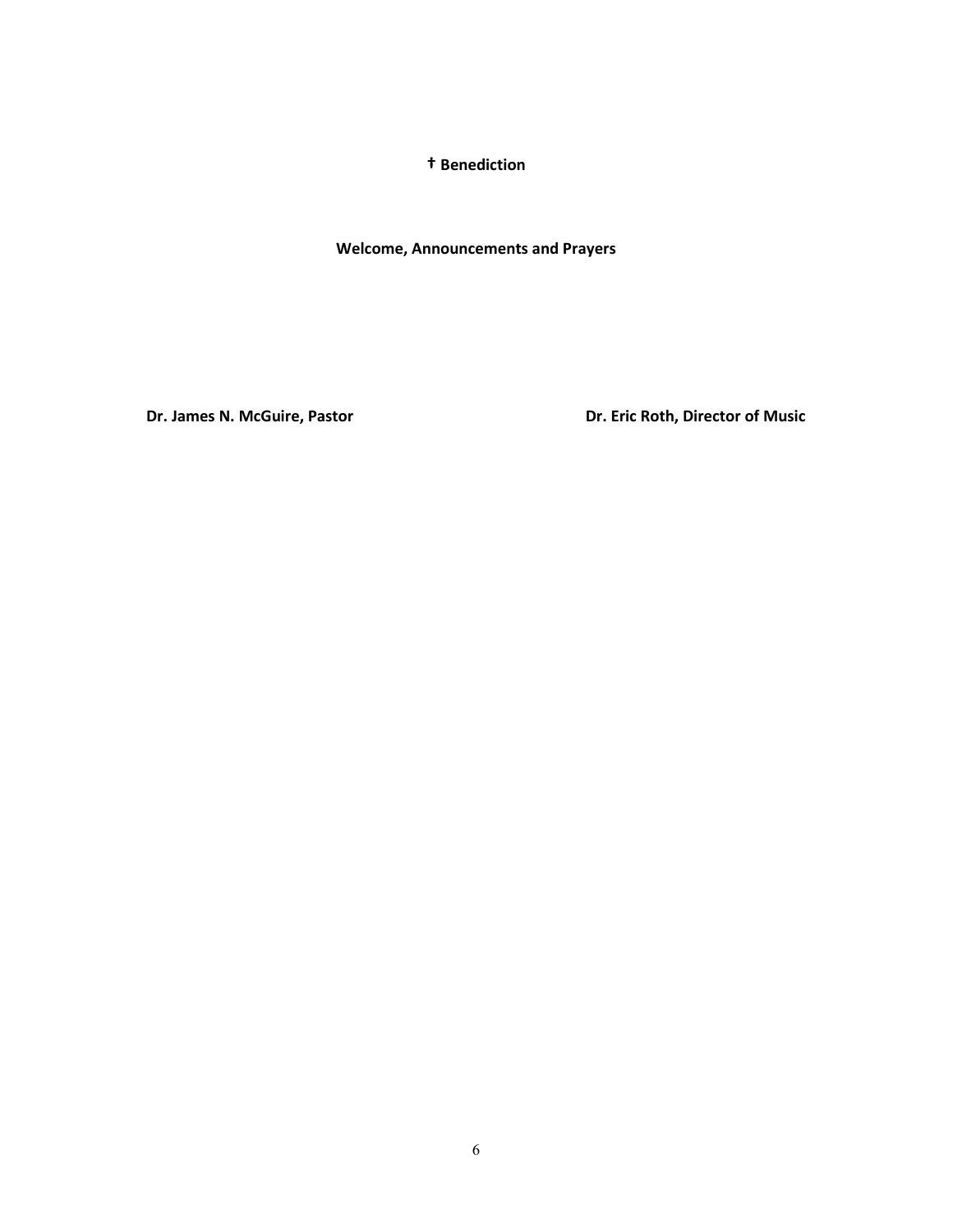**To our visitors: We hope our worship enables you to draw near to God through Christ Jesus, and that you feel welcome here among us. Please sign the guest book in the narthex and allow us to greet you. Our normal fellowship time after the service has been postponed due to the Covid-19 restrictions.**

#### **In Need of Prayer**

Dennis Dorman, tests for cancer Bunny Rector, surgery recently Cindy Bemis Bruce Hartley, employment Kent's sister Lori George Donoian and family Pat Grad's grandson, Luke age 12 Gail Nastwold Jen Freese, lungs. Maya, and new service dog Sally Freese, shingles pain Brett Johnson, Nancy's son Lyndsay, daughter of the Sharpes Don Rende's brother, Bob David, friend of Cindy Taaffee Bruce, friend of the Clay family Jim, Gary, Marion, friends of Szczepaneks Linda Szczepanek and other family members Cody, grandson of Carolyn Krueger Colleen, friend of Kelly Rende Nancy, friend of Doaks Yvonne Ray, assisted living Carolyn Schmierer, assisted living Janet Young

#### **In Need of Prayer**

Gene (in ICU) & Linda Szczepanek Jack & Senie Engebretson Janet Young Marie Johnson, Linda & Ray Johnson's daughter Nicki, Donna's neighbor, new cancer Keely & Josh, daughter/son-in-law of Linda Johnson Julie, dear friend of Chernenkoffs Alberta Weaver, at home Reginia Higgs Avery, niece of Teresa Lisowki Ben, student with Covid19, Bodnar nephew Carol, Bev Thompson's cousin Tracy, friend of Bunny Rector Randy, friend of Bodnars Tim, cancer, nephew of Janet Young Lauren, niece of Ron Lisowski Kelly Rende's co-worker, new cancer Unbelieving children in our families Kelly Rende, grief Family of Anna, died complications of childbirth Relatives of Tom/Carol Metzner, who have Covid-19

**Please also pray for people who are struggling over mental health issues, particularly brought on by the stresses of Covid-19, unemployment, etc.**

**Audio Sermons** can be heard on the church website: http://christ-presbyterianchurch.org

**Monthly need: \$17,083.0 Giving to general fund last week: \$4,665 Giving to general fund in October: \$4,665** Giving **to mortgage in October \$1,100**

**Our Military**: Justin, deployed to Qatar; Metzners' grandson; Bryan, relative of Teresa Lisowski, deployed to Iraq.

*Pray for God's protection of girls/women and intervention to stop the human sex trafficking in our state.*

**Heidelberg Catechism: Q 113.** What is God's will for us in the tenth commandment? **A.** That not even the slightest thought or desire contrary to one of God's commandments should ever arise in my heart. Rather, with all my heart, I should always hate sin and take pleasure in whatever is right.